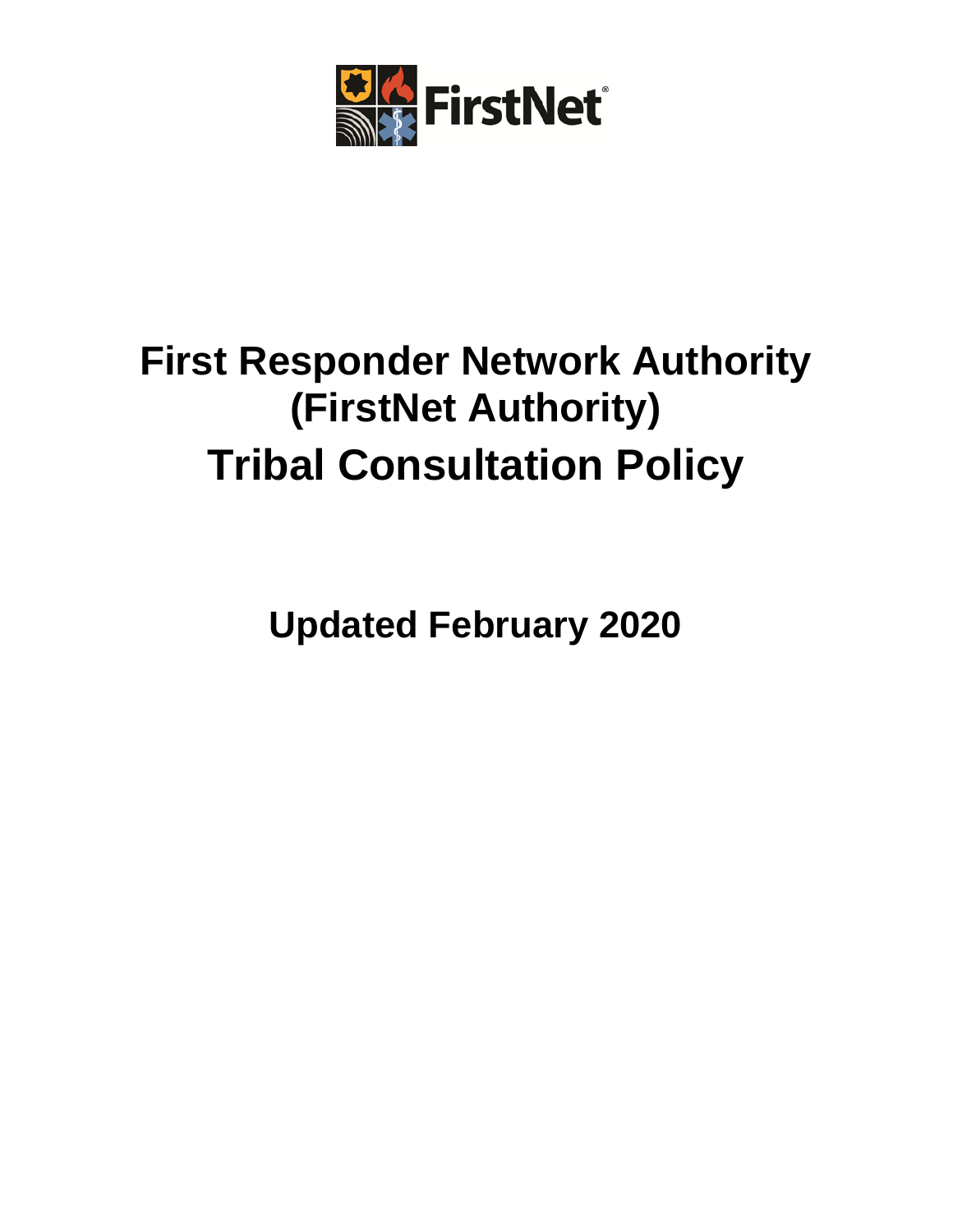

#### *Preface*

The First Responder Network Authority ("FirstNet Authority") is an independent authority within the U.S. Department of Commerce. The Middle Class Tax Relief and Job Creation Act of 2012 (47 U.S.C. § 1401 et seq.) ("the Act") established the duties and responsibilities of FirstNet to ensure the building, deployment, and operation of the nationwide public safety broadband network ("NPSBN"; the "FirstNet network") — in consultation with public safety stakeholders — which equips first responders with the communications tools to help save lives and protect U.S. communities.

FirstNet respects the nation-to-nation relationship that exists between federally recognized Indian tribes<sup>1</sup> and the United States government. The purpose of this policy is to establish a foundation for honoring tribal sovereignty, accompanied by productive and long-lasting communications, consideration, and engagement with tribal governments surrounding the deployment and operation of the NPSBN. Congress has tasked FirstNet to deploy a nationwide public safety broadband network to bring mission critical data with quality of service, priority, and preemption to public safety entities. However, public safety entities, including those of sovereign tribal nations, are not required to subscribe to FirstNet services or purchase devices.

Although the FirstNet network is the product of a public-private arrangement between the federal government and AT&T, this unique arrangement does not lessen FirstNet's commitment to the inclusion of Indian country, Alaska Native villages, and Oklahoma tribal statistical areas throughout its implementation and evolution.

Described below is FirstNet's tribal engagement protocol for the nation-to-nation consultation between FirstNet and tribal nations, unless and until this policy is further amended, continued throughout FirstNet's existence.

<sup>1 &</sup>quot;'Indian tribe' means any Indian tribe, band, nation, or other organized group or community, including any Alaska Native village or regional or village corporation as defined in or established pursuant to the Alaska Native Claims Settlement Act (85 Stat. 688) [43 U.S.C. § 1601 et seq.], which is recognized as eligible for the special programs and services provided by the United States to Indians because of their status as Indians." 25 U.S.C. § 5304(e) (formerly cited as 25 U.S.C. § 450(b)).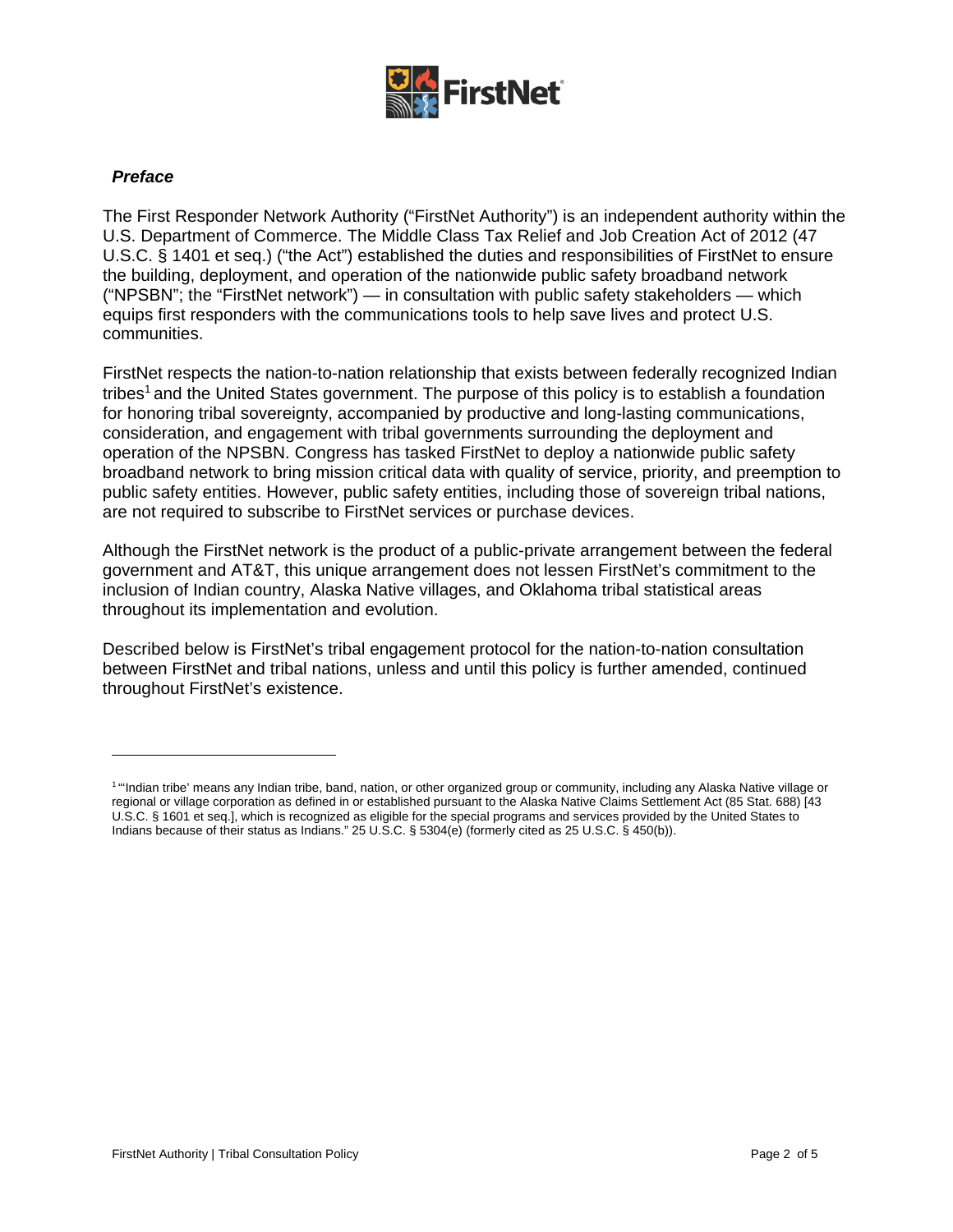

## *Tribal Consultation*

FirstNet intends to continue regular and meaningful consultation and collaboration with tribal officials and/or designees in policy decisions that have tribal implications. As described in Executive Order 13175<sup>2</sup>, the nation-to-nation tribal consultation process will establish and recognize the fiduciary federal trust relationship between the United States government and federally recognized tribal nations. In addition, tribal consultation sessions held with tribal governments will be for the purposes of gathering recommendations and providing solutions to address the needs of public safety communications on tribal lands. Where appropriate, this nation-to-nation consultation will include commensurate FirstNet participation.

Representatives from AT&T — and/or its subcontractors — may observe discussions between FirstNet and tribal-designated officials, subject to tribal government approval, and tribaldesignated officials may also invite tribal business/community stakeholders whom they deem important and necessary participants.

<sup>2</sup> Exec. Order No. 13175, 65 Fed. Reg. 67,249, "Consultation and Coordination with Indian Tribal Governments" (Nov. 6, 2000).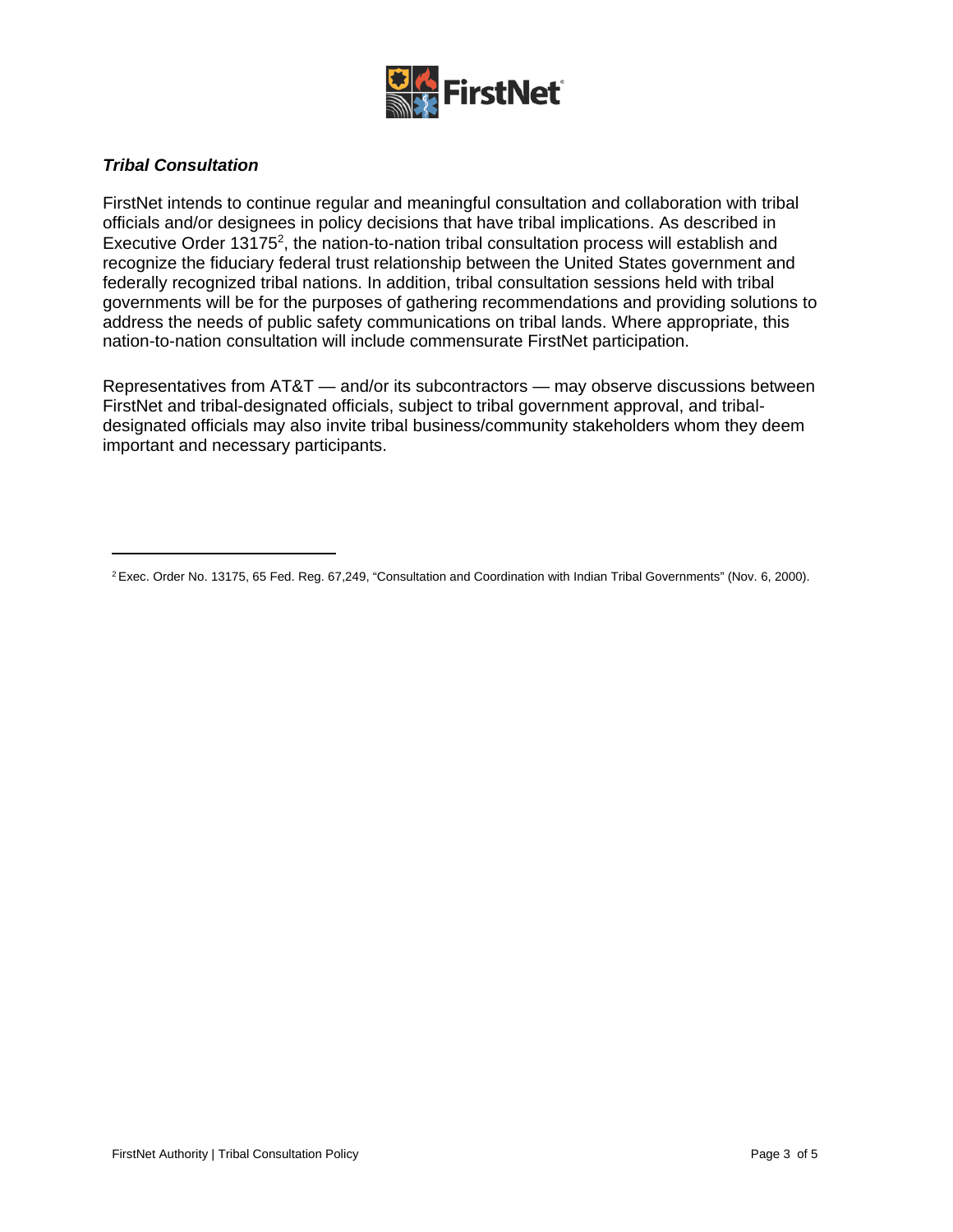

## *FirstNet Core Principles for Consultation and Collaboration with Tribes*

Under this policy, consultation is a process whereby FirstNet and federally recognized tribal governments meet and confer to exchange views, deliberate, and seek common ground resulting in the adoption of mutually beneficial policies and attainment of sustainable outcomes related to the NPSBN. The purpose of this FirstNet nation-to-nation consultation policy is to ascertain tribal concerns and benefit from recommendations related to all aspects of the FirstNet network. FirstNet will engage in tribal consultation on network issues that impact tribes in accordance with the following principles:

- **Collaboration.** FirstNet is committed to interacting with federally recognized tribes on a nation-to-nation basis. It will demonstrate mutual respect and the development and maintenance of meaningful, productive dialogue, as described by Executive Order13175.
- **Communication.** Candid, yet respectful, discourse is essential. This works best when undertaken in the formative and final phases of substantive decision-making, as well as when changes in leadership arise. Sincere efforts to be inclusive and allow sufficient time for appropriate participation are vital. When a matter involves confidential or culturally sensitive information, FirstNet and tribal officials and/or designees will thoughtfully approach such discussions to ensure they proceed in a culturally and legally appropriate manner. In-person meetings among appropriate party representatives is vital, whenever feasible.
- **Inclusion.** FirstNet has designated a member of its Board as a tribal liaison, as well as employing national and regional tribal government liaisons, for the purposes of policy coordination, information dissemination, and engagement at all levels. Furthermore, the Tribal Working Group ("TWG") — a group of appointed delegates representing various international, national, regional, and intertribal associations with interests in tribal public safety — will continue to operate in accordance with its charter under the Public Safety Advisory Committee ("PSAC") and with the oversight and participation of FirstNet leadership and the Board. The TWG serves as a forum for policy discussions relevant to FirstNet and tribes. Delegates serve as liaisons from their organizations, to and from which information, concerns, and considerations are shared between FirstNet and association leadership.
- **Timely Notice.** Tribes or FirstNet may request consultation. All reasonable attempts will be made to coordinate listening sessions, consultations, or staff meetings in a timely manner. Accommodations should be made for the duration of internal administrative processes and scheduling constraints for all parties. Tribes are located in far-ranging and often remote regions, underscoring the necessity for adequate notice of meetings that will require travel. Tribal officials and/or designees will be contacted as early as possible to provide adequate time for response, and to respect tribal protocols and cultural practices that require deliberation and consensus, often among diverse segments of the tribe.